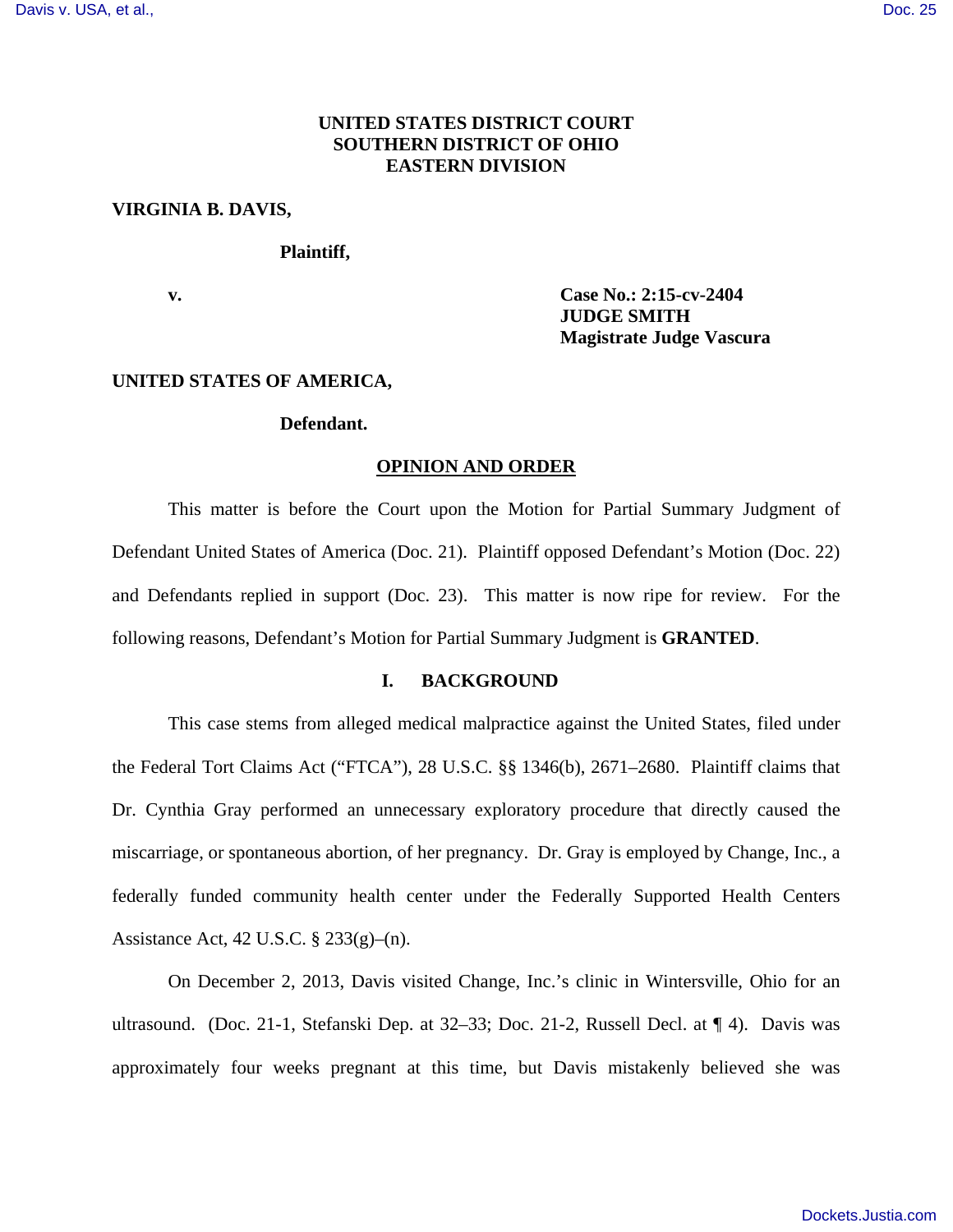approximately eight weeks pregnant and relayed this information to the ultrasound technician. (Doc. 21-1, Stefanski Dep. at 37, 39–40, 80–81). The ultrasound revealed no signs of an intrauterine pregnancy, which was alarming to the technician administering the ultrasound. (*Id.* at 37–38). Davis further reported either having pain in her left side or cramping similar to menstrual cramping. (*Id.* at 33; Doc. 21-3, Davis Dep. at 47–48). The ultrasound findings were reported to Dr. Kara O'Karma, who was the attending doctor in the clinic. (Doc. 21-1, Stefanski Dep. at 87–88). Dr. O'Karma reviewed the ultrasounds and sent Davis to Trinity Hospital in Steubenville, Ohio, for a possible ectopic pregnancy on the left side. (Doc. 21-4, Snodgrass Dep. at 40).

Dr. Gray performed a mini-laparotomy on Davis but found no evidence of an ectopic pregnancy. (Doc. 21-7, Gray Decl. at ¶ 2). This procedure requires a three to four centimeter incision through the abdominal wall and peritoneum to gain access to the pelvic cavity. (*Id.*). After the 20-minute procedure, Davis was doing well and was released to go home. (*Id.* at ¶ 4). Davis had to make a return trip to the hospital to address some urinary retention issues, which were resolved without any complications. (*Id.*). After experiencing some mild persisting pain, Davis returned to work approximately a week and a half after the procedure. (Doc. 21-3, Davis Dep. at 64).

In the weeks following Davis' procedure, embryonic development was monitored and found to be appropriate. Davis' hCG levels rose appropriately and a December 5 ultrasound (three days after the procedure) revealed that a gestational sac had developed in the uterus. (Doc. 21-6, Gray Dep. at 77, 90, 97). Another ultrasound was conducted on December 20 and, again, normal embryonic development was observed. (*Id.* at 99). The embryo had a normal heartbeat and measured at a gestational age of seven weeks and one day. (Doc. 21-2, Russell Decl. at ¶¶ 3,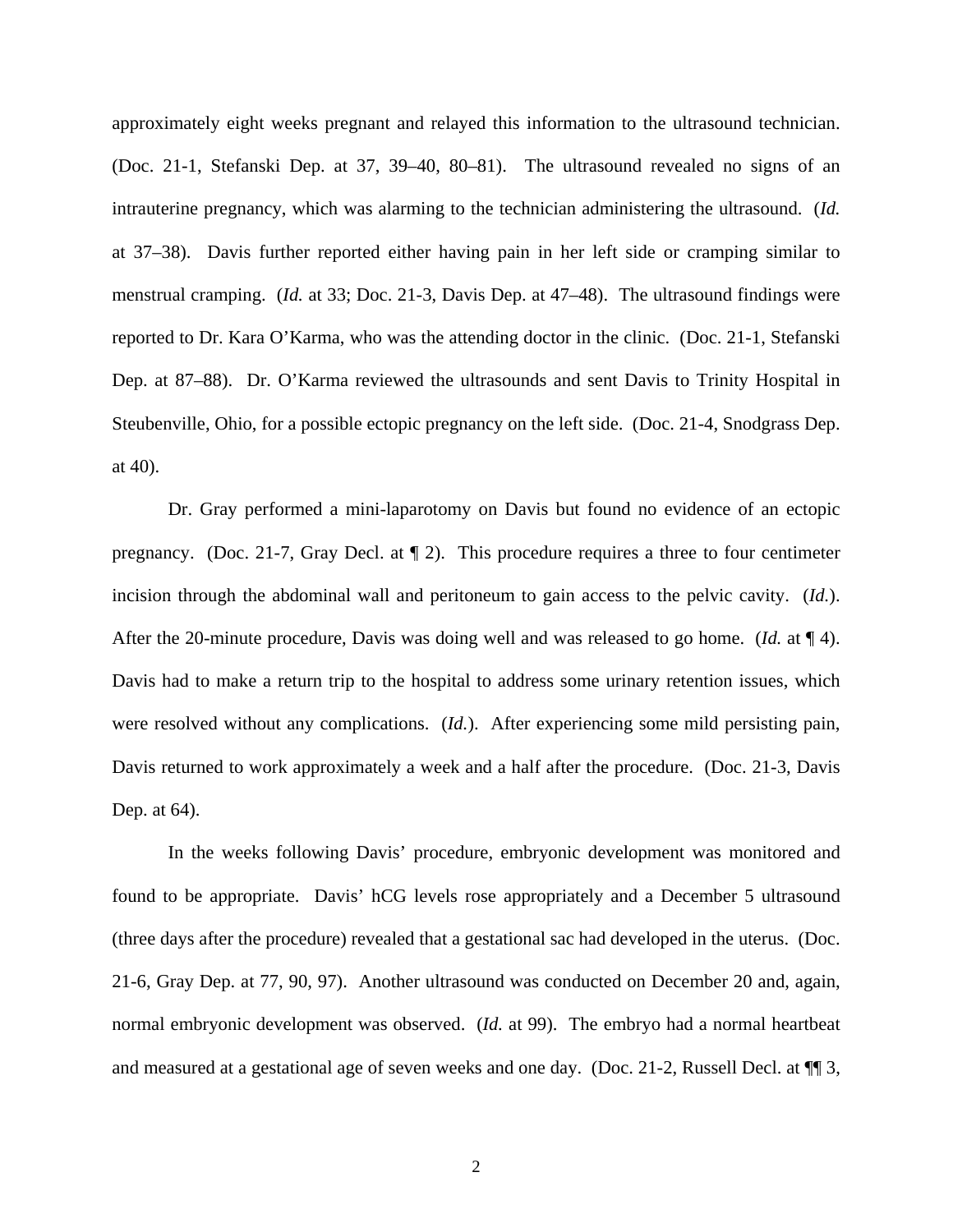6, 7). Another ultrasound was conducted approximately five weeks after the procedure, on January 6. Unfortunately, no heartbeat was detected and measurements reflected that the fetus stopped growing during the eighth week of Davis' pregnancy. (*Id.* at ¶ 10). A follow-up ultrasound on January 8 confirmed these findings. (*Id.* at ¶ 11). This was Davis' third and final pregnancy. She had a child in 2004 and had a miscarriage a few years before the miscarriage at issue here. (Doc. 21-9, Pl.'s Resp. to Def's. First Interrogs. at Resp. No. 1). Davis experienced a history of infertility problems and underwent unsuccessful fertility treatment after her first miscarriage. (Doc. 21-3, Davis Dep. at 73). Davis' final potentially relevant health factor is that she had a thyroid abnormality during the pregnancy at issue. (Doc. 21-9, Pl.'s Resp. to Def's. First Interrogs. at Resp. No. 4).

Plaintiff brought suit in this case under the FTCA, alleging that Dr. Gray's December 2, 2013 procedure constituted negligent medical malpractice that resulted in a miscarriage and injuries to Plaintiff. Defendant now seeks summary judgment as to whether Dr. Gray's actions were the proximate cause of Plaintiff's miscarriage.

#### **II. STANDARD OF REVIEW**

Defendant moved for summary judgment pursuant to Rule 56 of the Federal Rules of Civil Procedure. Summary judgment is appropriate "if the movant shows that there is no genuine dispute as to any material fact and the movant is entitled to judgment as a matter of law." Fed. R. Civ. P. 56(a). The Court's purpose in considering a summary judgment motion is not "to weigh the evidence and determine the truth of the matter" but to "determine whether there is a genuine issue for trial." *Anderson v. Liberty Lobby, Inc.*, 477 U.S. 242, 249 (1986). A genuine issue for trial exists if the Court finds a jury could return a verdict, based on "sufficient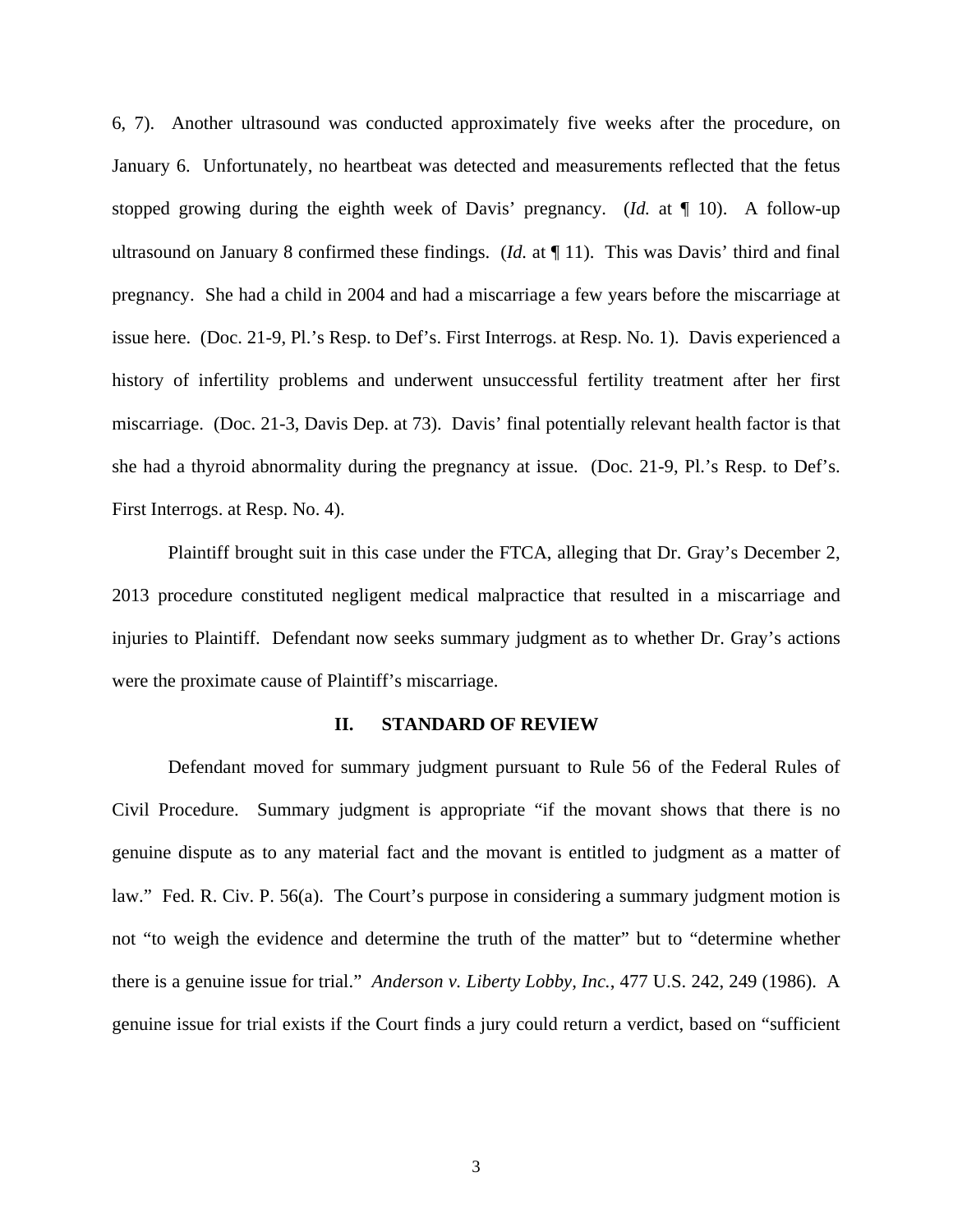evidence," in favor of the nonmoving party; evidence that is "merely colorable" or "not significantly probative," however, is not enough to defeat summary judgment. *Id*. at 249-50.

The party seeking summary judgment shoulders the initial burden of presenting the court with law and argument in support of its motion as well as identifying the relevant portions of "'the pleadings, depositions, answers to interrogatories, and admissions on file, together with the affidavits, if any,' which it believes demonstrate the absence of a genuine issue of material fact." *Celotex Corp. v. Catrett*, 477 U.S. 317, 323 (1986) (quoting Fed. R. Civ. P. 56). If this initial burden is satisfied, the burden then shifts to the nonmoving party to set forth specific facts showing that there is a genuine issue for trial. *See* Fed. R. Civ. P. 56(e); *see also Cox v. Kentucky Dep't of Transp.*, 53 F.3d 146, 150 (6th Cir. 1995) (after burden shifts, nonmovant must "produce evidence that results in a conflict of material fact to be resolved by a jury"). In considering the factual allegations and evidence presented in a motion for summary judgment, the Court must "afford all reasonable inferences, and construe the evidence in the light most favorable to the nonmoving party." *Id*.

#### **III. DISCUSSION**

Defendant moved for partial summary judgment on the issue of whether the December 2<sup>nd</sup> procedure was the direct and proximate cause of Davis' miscarriage. Defendant's primary argument in support of granting partial summary judgment is that Plaintiff has not produced, nor can she produce, evidence "showing that it is more likely than not that Davis' spontaneous abortion directly resulted from the [procedure]." (Doc. 23, Reply at 2).

Plaintiff's claims are before this Court under the FTCA, which "does not *create* liability, it merely waives sovereign immunity to the extent that state-law would impose liability on a 'private individual in similar circumstances.'" *Mason v. United States*, No. 2:14-CV-853, 2016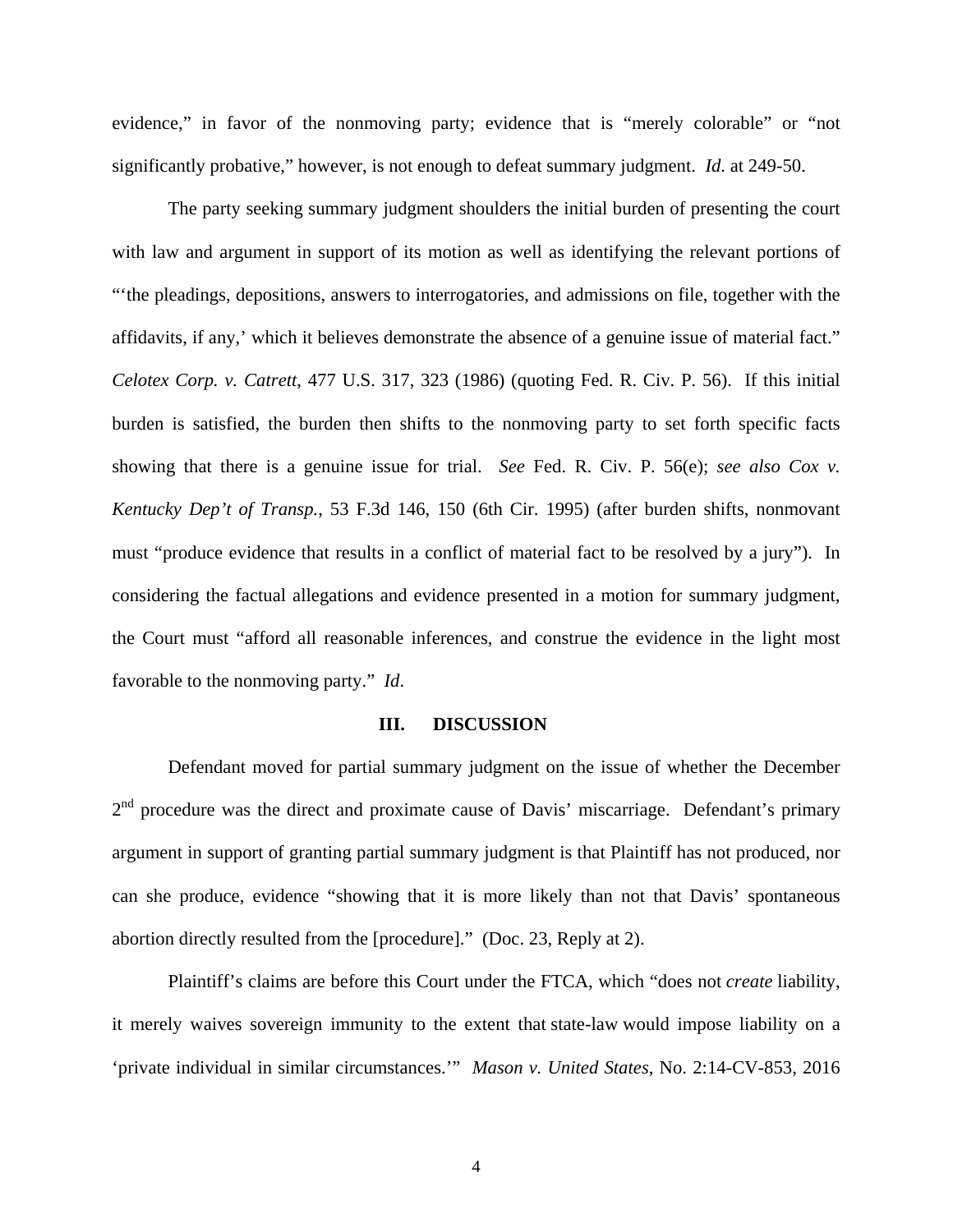WL 1594577, at \*1 (S.D. Ohio Apr. 21, 2016) (Frost, J.) (citing *Myers v. United States*, 17 F.3d 890, 899 (6th Cir. 1994) (quoting 28 U.S.C. § 2674)) (emphasis in original). Further, "federal procedural law governs the manner in which [FTCA claims] are resolved on a summary judgment motion." *Vance By and Through Hammons v. United States*, 90 F.3d 1145, 1148 (6th Cir. 1996). Therefore, the Court will apply Ohio substantive law and federal procedural law "to determine whether a private person would be liable to Plaintiff under these circumstances." *Mason*, 2016 WL 1594577, at \*1.

# **A. Admissibility of Plaintiff's Expert's Opinion Letters and Certificate of Merit**

At the outset, the Court will briefly address Defendant's argument that the opinion letters of Dr. David Burkons, Plaintiff's medical expert, are inadmissible hearsay and cannot be considered by the Court at the summary judgment stage. Plaintiff also posits that Dr. Burkons' Certificate of Merit is inadmissible for the purposes of opposing summary judgment.

In support of its position with respect to the opinion letters, Defendant cites several Sixth Circuit cases that applied Federal Rule of Civil Procedure 56 as it existed prior to the significant 2010 amendments of that rule. In *Shaffer v. CSX Transp., Inc.*, 462 F. App'x 597, 602 fn. 2 (6th Cir. 2012), the Sixth Circuit ruled that the district court did not commit error by refusing to consider an unsworn expert report submitted by a nonmoving party opposing summary judgment. In coming to this conclusion, the Sixth Circuit relied on its earlier holdings in *Sigler v. Am. Honda Motor Co.,* 532 F.3d 469 (6th Cir. 2008) and *Pack v. Damon Corp.*, 434 F.3d 810 (6th Cir. 2006). In *Sigler*, the movant submitted three unsworn expert reports in support of its motion for summary judgment. The court ruled that "the district court improperly considered Honda's unsworn, hearsay evidence in deciding to grant Honda's motion for summary judgment." *Sigler*, 532 F.3d at 481. Similarly, in *Pack*, the court held that the district court erred by relying on the summary judgment movant's unsworn expert report. *Pack*, 434 F.3d at 815.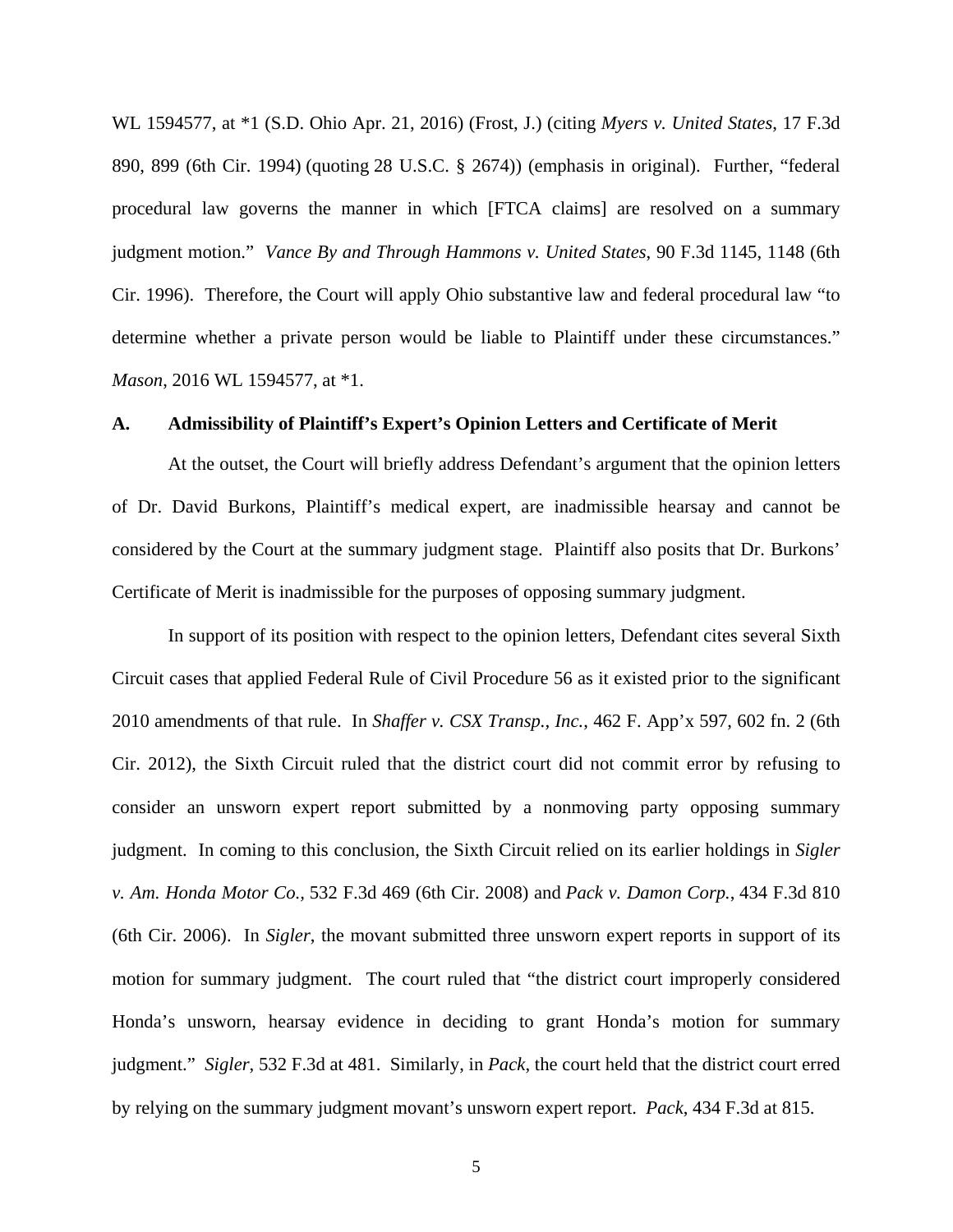On the flip side of that argument, Defendant also noted a decision from the Eastern District of Michigan which concluded that unsworn expert reports submitted by a nonmoving party (as is the present case) may be considered at the summary judgment stage. That court reasoned:

Plaintiff has objected to the R  $\&$  R's finding that Dr. Bacon's expert report is inadmissible. Generally, a court may not consider inadmissible evidence on a motion for summary judgment. *Alpert v. United States*, 481 F.3d 404, 409 (6th Cir. 2007). However, a non-moving party need not "produce evidence in a form that would be admissible at trial in order to avoid summary judgment." *Celotex Corp. v. Catrett*, 477 U.S. 317, 324, 106 S. Ct. 2548, 91 L.Ed.2d 265 (1986); *Alexander v. CareSource*, 576 F.3d 551, 558 (6th Cir. 2009); *cf.* Fed. R. Civ. P.  $56(c)(2)$  ("A party may object that the material cited to support or dispute a fact *cannot* be presented in a form that would be admissible in evidence." (emphasis added)). The relevant inquiry is whether the evidence submitted in non-admissible form during the summary judgment stage "will be reduced to admissible form at trial." *DeBiasi v. Charter Cty. of Wayne*, 537 F. Supp. 2d 903, 911 (E.D. Mich. 2008) (quoting *McMillian v. Johnson*, 88 F.3d 1573, 1584 (11th Cir. 1996)); *see* 11 James W. Moore et al., *Moore's Federal Practice* § 56.91[2], [3] (3d ed. 1999) (discussing inadmissible content versus inadmissible form).

 $[\ldots]$ 

The R & R, as well as Defendants Hutchinson and Mamidipaka, cite to *Sigler v. American Honda Motor Co.*, 532 F.3d 469 (6th Cir.2008), for the proposition that an unsworn expert report is hearsay and thus inadmissible. However, *Sigler* is inapplicable because there, it was the moving party that offered the unsworn expert reports in support of its motion for summary judgment. Here, Plaintiff, the non-moving party, is offering an unsworn expert report in opposition to Defendants' motion for summary judgment. Thus, *Celotex*'s more lenient standard for non-moving parties applies. *See Celotex*, 477 U.S. at 324. In addition, since *Sigler*, Rule 56 has been substantially amended and revised, and subdivision (e) of the former Rule 56, which governed the admissibility of evidence for purposes of summary judgment, has been largely omitted. *See, e.g.,* Fed. R. Civ. P. 56 advisory committee notes, 2010 amendments, subdivision (c) ("Subdivision (c) is new.  $\ldots$  Subdivision (c)(4) carries forward some of the provisions of former subdivision (e)(1). Other provisions are relocated or omitted.").

*Allen v. Shawney*, No. 11-10942, 2014 WL 1089618, at \*9–10 (E.D. Mich. Mar. 18, 2014),

*aff'd* (6th Cir. No. 14-1510 (June 3, 2015)).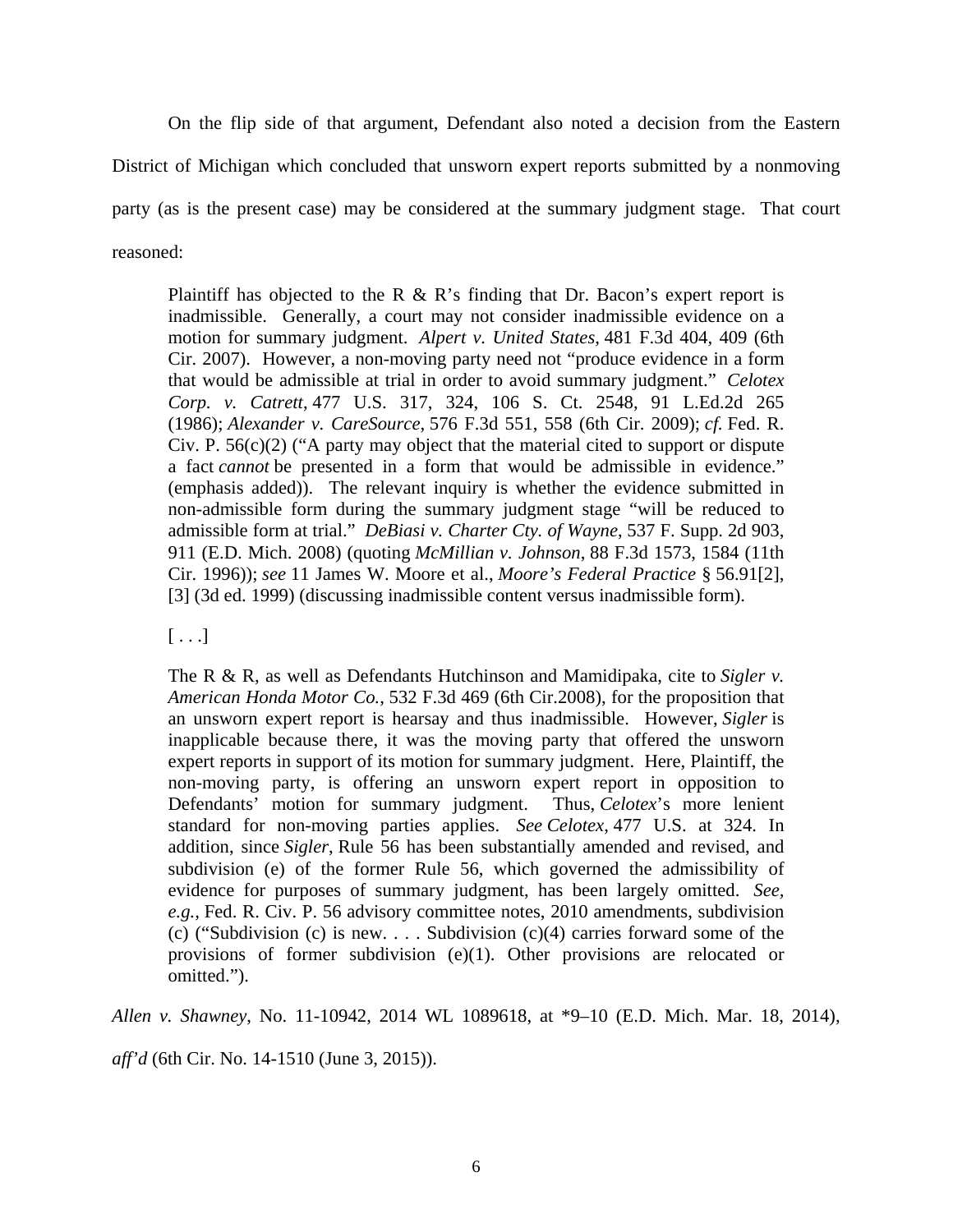The Court finds the *Allen* approach appropriate under the circumstances. While it is true that Dr. Burkons' opinion letters are unsworn and would be inadmissible at trial in their present form, Defendant does not argue that the letters are incapable of being presented in admissible form, as is currently required under Rule 56. ("A party may object that the material cited to support or dispute a fact cannot be presented in a form that would be admissible in evidence." Fed. R. Civ. P.  $56(c)(2)$ ). Because the content of Dr. Burkons' opinion letters is fully capable of being reduced to admissible form, the Court finds them proper for consideration.

The Court now turns to the Dr. Burkons' sworn Certificate of Merit as possible evidence in opposition to summary judgment. An "affidavit of merit"—or "certificate of merit," in this case—is a short statement attached to a medical malpractice complaint required by Ohio Rule of Civil Procedure  $10(D)(2)$ . "[T]he purpose of the affidavit of merit is to establish the adequacy of the complaint and thus deter the filing of frivolous medical-malpractice claims." *Troyer v. Janis*, 132 Ohio St. 3d 229, 2012-Ohio-2406, 971 N.E.2d 862, ¶ 7 (citing *Fletcher v. Univ. Hosps. of Cleveland*, 120 Ohio St. 3d 167, 2008-Ohio-5379, 897 N.E.2d 147, ¶ 10). As a matter of law, the affidavit of merit requirement is state substantive law. *See Willis v. U.S., Dep't of Veteran's Affairs*, No. 2:12-CV-867, 2013 WL 3155785, at \*3 (S.D. Ohio June 20, 2013) (Graham, J.) ("it is well-established that the affidavit requirement is substantive in nature . . . .") (citing cases). Rule 10(D)(2) requires the affidavit of merit to state the following:

- (i) that the affiant has reviewed all medical records reasonably available to the plaintiff concerning the allegations contained in the complaint;
- (ii) (ii) that the affiant is familiar with the applicable standard of care; and
- (iii) (iii) the opinion of the affiant that the standard of care was breached by one or more of the defendants and that the breach caused injury to the plaintiff.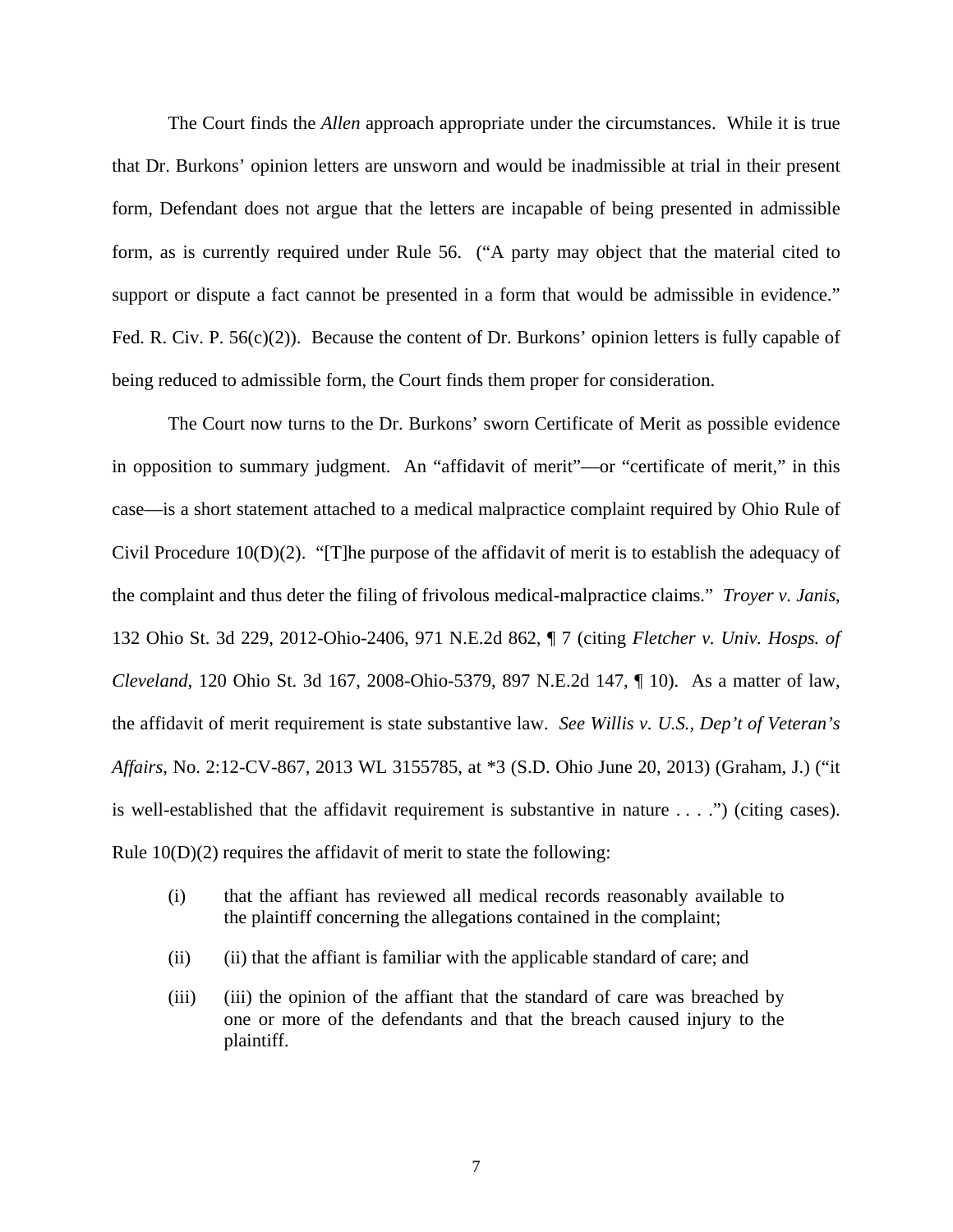Ohio Civ. R.  $10(D)(2)(a)(i)$ –(iii). Further, Rule  $10(D)(2)(d)$  states that "[a]n affidavit of merit is required to establish the adequacy of the complaint and **shall not otherwise be admissible as evidence** or used for purposes of impeachment." (emphasis added).

Even if Rule  $10(D)(2)(d)$  is not to be construed as a blanket prohibition on using an affidavit of merit as evidence to oppose summary judgment, there is considerable Ohio case law that stands for the proposition that affidavits of merit containing "only the bare assertions required by Civ. R.  $10(D)(2)(a)$  can never constitute evidence of the type enunciated in Civ. R. 56(C) to support or oppose a motion for summary judgment." *White v. Summa Health Sys.*, 9th Dist. Summit No. 24283, 2008-Ohio-6790, ¶ 22; *see also Braden v. Sinar*, 9th Dist. Summit No. 24056, 2008-Ohio-4330, ¶ 20; *Schura v. Marymount Hosp.,* 8th Dist. No. 94359, 2010–Ohio– 5246, ¶ 28 ("The affidavits of merit in this case contain only the bare assertions required by Civ.R. 10(D)(2). As such, they are insufficient to oppose summary judgment."); *Babcock v. Albrecht*, 11th Dist. Lake No. 2010–L–150, 2012-Ohio-1129, ¶ 44 (disregarding affidavit of merit on summary judgment where no facts were set forth regarding the prevailing standard of care, how that standard of care was not met, or how the alleged breach caused the injury at issue).

Here, like the cases cited in the paragraph above, Dr. Burkons' Certificate of Merit fails to set forth any additional facts above and beyond the bare assertions required by Civ. R. 10(D)(2). Accordingly, this Court will not consider these statements at this stage of the litigation.

#### **B. Causation**

"In order to establish medical malpractice, the plaintiff must prove by a preponderance of the evidence that the injury complained of was proximately caused by medical care or treatment that fell below the recognized standards of medical care in the community." *Kester v. Brakel*,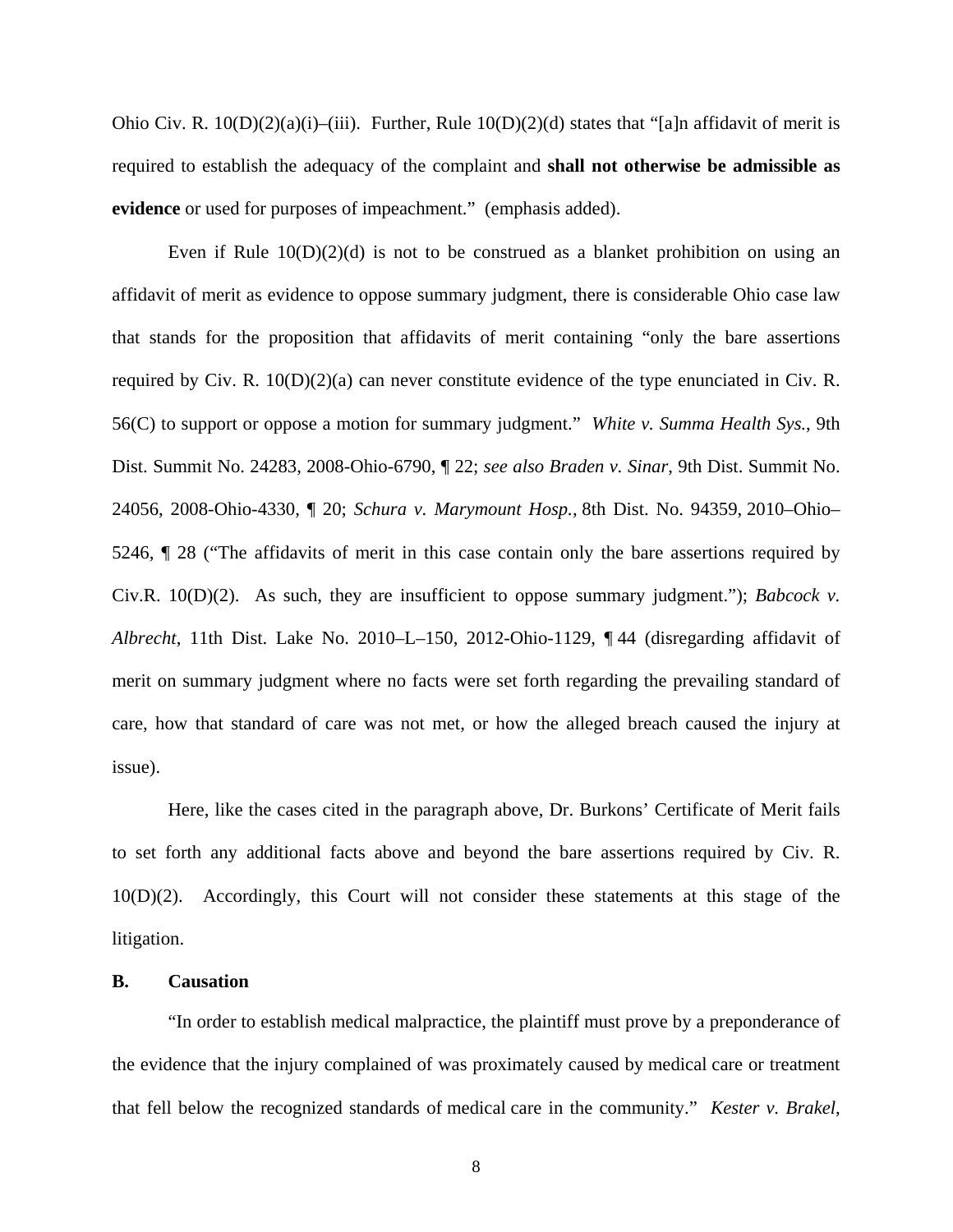10th Dist. Franklin No. 06AP-253, 2007-Ohio-495, ¶ 26 (citing *Bruni v. Tatsumi*, 46 Ohio St. 2d 127, 131–32 (1976)). "Proximate cause is 'a happening or event which as a natural and continuous sequence produces an injury without which the result would not have occurred.'" *Hitch v. Ohio Dep't of Mental Health*, 114 Ohio App. 3d 229, 240, 683 N.E.2d 38 (10th Dist. 1996) (quoting *Randall v. Mihm*, 84 Ohio App. 3d 402, 406, 616 N.E.2d 1171 (2nd Dist. 1992)). In general, the plaintiff in a medical malpractice case "must prove causation through medical expert testimony in terms of probability to establish that the injury was, more likely than not, caused by the defendant's negligence." *Roberts v. Ohio Permanente Med. Grp., Inc.*, 76 Ohio St. 3d 483, 485, 668 N.E.2d 480 (1996) (citing *Shumaker v. Oliver B. Cannon & Sons, Inc.*, 28 Ohio St.3d 367, 369, 504 N.E.2d 44 (1986)).

Here, Plaintiff is faced with the difficult task of showing that it was more likely than not that the procedure she underwent on December 2, 2013, was the proximate cause of the miscarriage she suffered approximately four weeks later. The Court refers to this task as "difficult" because, as Defendant points out, "[t]he law and the medical literature have long confirmed the lay understanding that spontaneous abortion is common and has many different causes such that cause in any particular case is usually unknown." (Doc. 21, Mot. at 10 (citing Lesley Regan et al., *Influence of Past Reproductive Performance on Risk of Spontaneous Abortion*, 299 Brit. Med. J. 541, 541 (1989), attached to Doc. 21-8, Griffin Dep. at Ex. 3)).

Defendant's medical expert, Dr. Larry Griffin, submitted an eight-page report, a full page and a half of which was devoted to the issue of causation. (Doc. 21-8, Griffin Dep. at Ex. 2). Dr. Griffin cited to several pieces of medical literature and discussed the expected harm that would occur (fetal demise within a matter of days) if the procedure was a significant insult to the pregnancy. Instead, Dr. Griffin noted that Plaintiff's hCG levels rose appropriately, an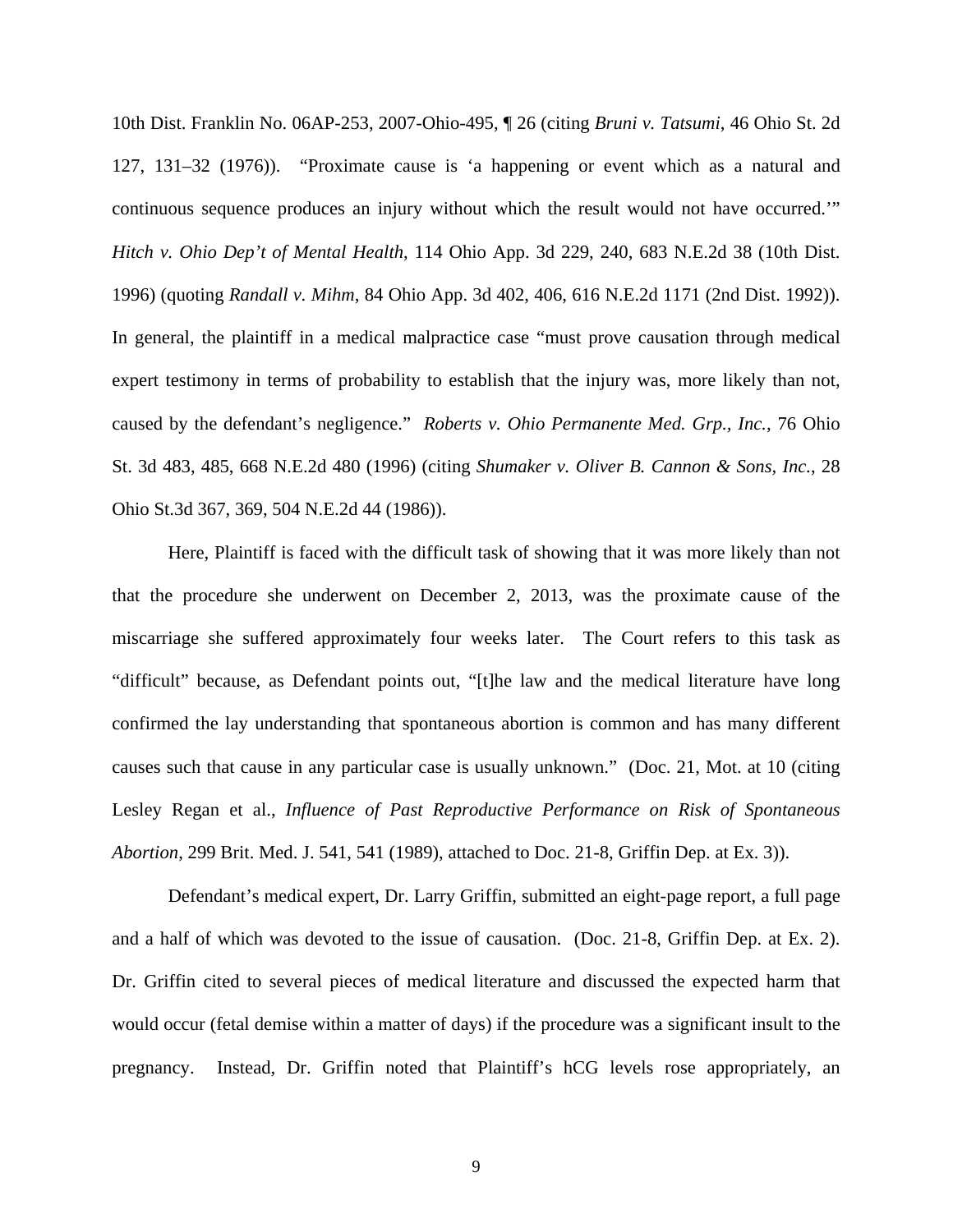intrauterine gestational sac containing a fetal pole developed, and normal fetal cardiac activity was observed. Dr. Griffin reasoned—and noted that other teratologists share the same opinion that an insult occurring so early in pregnancy will either cause cell death to a degree incompatible with further fetal development or no harm at all because of the low number of overall cells and the rapid rate of cell division during this early period of development. This evidence sufficiently demonstrates the absence of a genuine issue of material fact.

As a result of Defendant's showing, the burden of proof shifts to Plaintiff to prove that a genuine issue of material fact exists. Consistent with the medical malpractice standards set forth above, Plaintiff must make this showing through medical expert testimony that establishes that the injury was, more likely than not, caused by the defendant's negligence. In attempting to do so, Plaintiff relies on three opinion letters from Dr. Burkons. The majority of the opinion letters' content is related to the actual care Plaintiff received. These facts have been sufficiently set forth above and do not bear repeating here. However, a brief summary of each letter, to the extent each deals with the issue of causation, is warranted.

The first letter, dated May 31, 2016, generally states that Dr. Burkons has reviewed the relevant materials and notes that he has practiced obstetrics and gynecology since 1973 and has "evaluated literally hundreds of patients for the possibility of ectopic pregnancy and have treated ectopics on many occasions," (Doc. 22-3, Burkons 1st Op. Ltr. at 1). Dr. Burkons further opines that "[d]uring the operation, it is clear that there must have been manipulation of the uterine fundus . . . ." (*Id.* at 2). Without stating any further basis for his opinion, Dr. Burkons later concludes, "[a]s a viable intrauterine pregnancy develops, and then became non-viable, it is my opinion, to a high degree of medical probability, that the trauma of the surgery and the anesthesia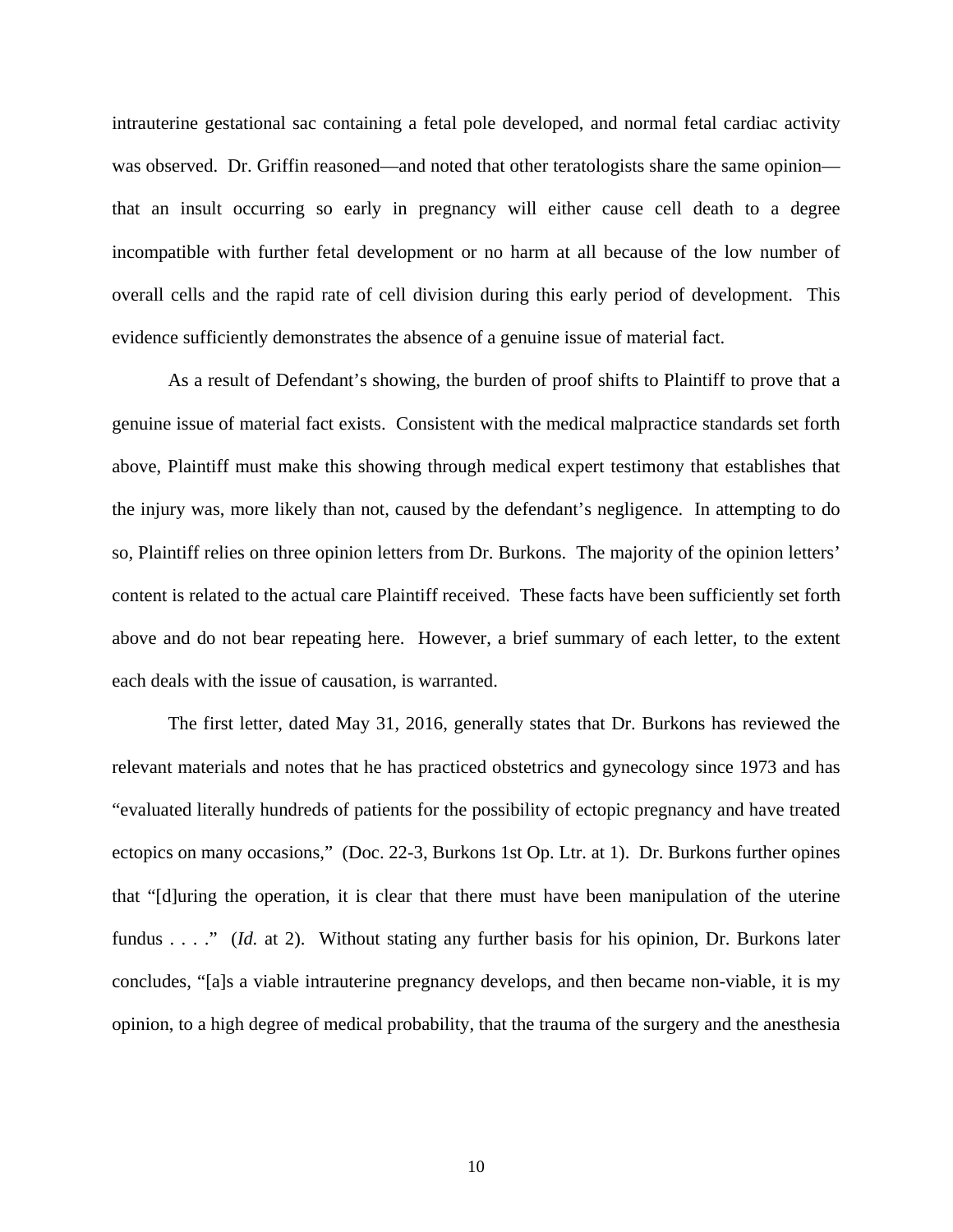involved, was the proximate cause of this viable pregnancy not continuing to a normal delivery." (*Id.* at 3).

The second letter, dated June 15, 2016, is largely silent as to causation with the exception that Dr. Burkons concludes, "[t]hus, after reviewing the above mentioned depositions, my opinion regarding deviation from the standard of care and their impact on Mrs. Davis' preganancy and subsequent psychological problems, are not only confirmed, but strengthened." (Doc. 22-4, Burkons 2d. Op. Ltr. at 2).

The third and final letter, dated August 17, 2016, was issued by Dr. Burkons as a rebuttal to Defendant's expert report and contains the most causation-related statements of any of the three letters. Dr. Burkons opined that his opinion was indeed strengthened by one of the medical articles relied upon by Dr. Griffin. Dr. Burkons cited the following sentence from that article's conclusion: "A false positive diagnosis of a non-viable pregnancy early in the first trimester incorrectly diagnosing pregnancy failure in a woman with intrauterine gestational sac or ruling out viable intrauterine gestation in a woman with a pregnancy of unknown location—can prompt interventions that damages a pregnancy that might have had a normal outcome." (Doc. 22-5, Burkons 3d Op. Ltr. at 1). Dr. Burkons concluded, "[t]his is exactly what happened in this case." Later in his third opinion letter, Dr. Burkons' attempts to establish a nexus between his substantial experience in performing similar procedures throughout his medical career and the procedure presently at issue. He states that in his experience, these procedures "involved excessive manipulation of the uterus, tubes an ovaries" and the same "would have to have been done in Mrs. Davis' case." Dr. Burkons continued, "In these cases, there is ample opportunity to partially disrupt the corpus luteum on the ovary and the implementation of the fetus in the uterus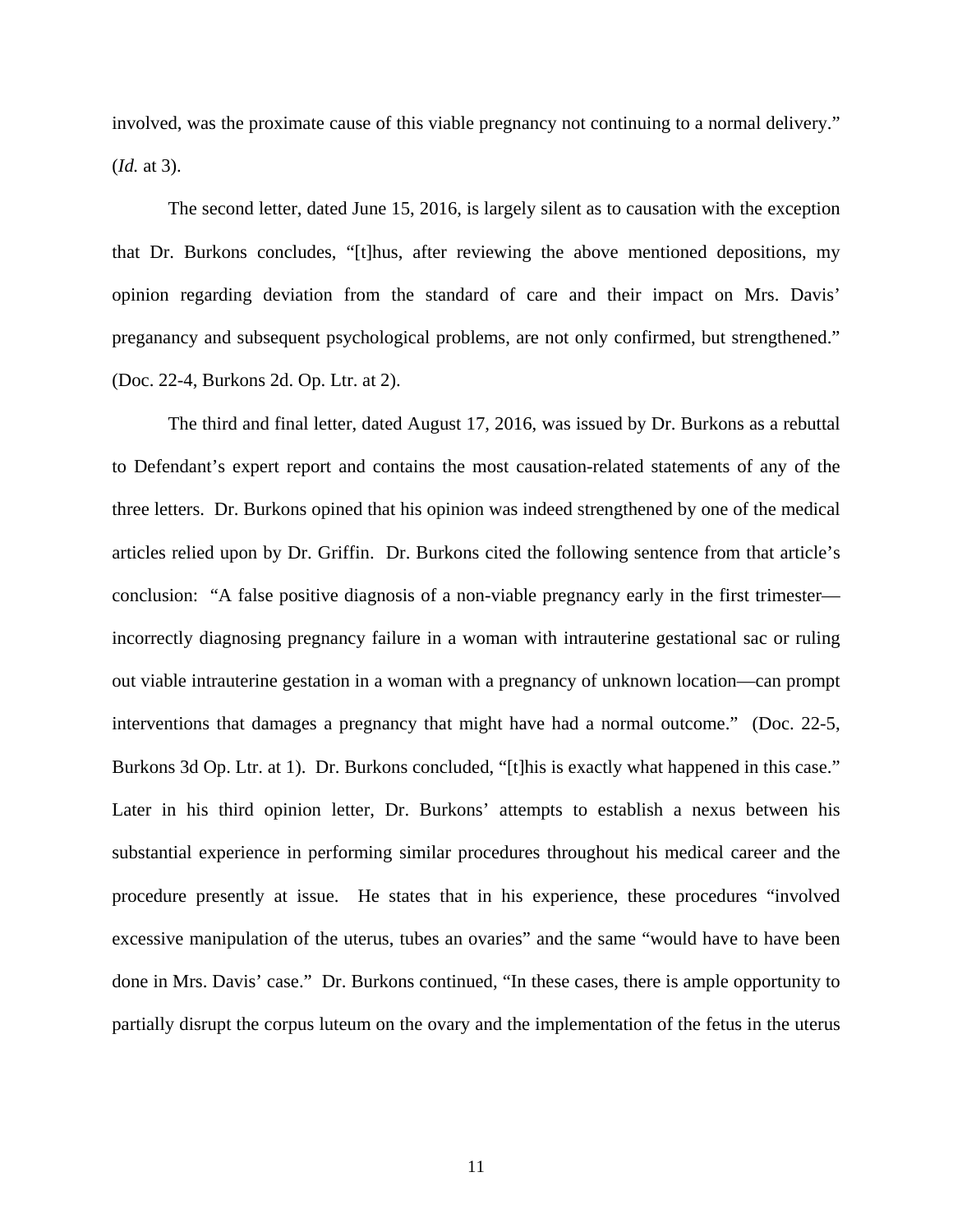which **can** result in sub optimum development of the pregnancy and fetal demise." (*Id.* at 2 (emphasis added)).

"It is well settled that a Rule  $26(a)(2)(B)$  expert report 'must set forth facts and, in doing so, outline a line of reasoning arising from a logical foundation.'" *Express Energy Servs. Operating, L.P. v. Hall Drilling, LLC*, No. 2:14-CV-204, 2015 WL 3743795, at \*5 (S.D. Ohio June 15, 2015) (Frost, J.) (quoting *R.C. Olmstead, Inc. v. CU Interface, LLC,* 606 F.3d 262, 271 (6th Cir. 2010)) (additional internal quotations omitted). Further, there is no requirement that a district court "'admit opinion evidence that is connected to existing data only by the *ipse dixit* of the expert.'" *Kumho Tire Co. v. Carmichael*, 526 U.S. 137, 157 (1999) (quoting *Gen. Elec. Co. v. Joiner*, 522 U.S. 136, 146 (1997)). The Sixth Circuit has stated on multiple occasions that expert reports "must include 'how' and 'why' the expert reached a particular result, not merely the expert's conclusory opinions." *Automated Sols. Corp. v. Paragon Data Sys., Inc.*, 756 F.3d 504, 521 (6th Cir. 2014) (quoting *R.C. Olmstead*, 606 F.3d at 271). Stated another way, "[c]onclusory statements unadorned with supporting facts are insufficient to establish a factual dispute that will defeat summary judgment." *Alexander*, 576 F.3d at 560 (citing *Lewis v. Philip Morris Inc.*, 355 F.3d 515, 533 (6th Cir. 2004)). "If a court concludes that the evidence supporting the expert's position is insufficient to allow a reasonable juror to conclude that the position more likely than not is true, then the court remains free to prohibit the case from proceeding to the jury." *Glaser v. Thompson Medical Co.*, 32 F.3d 969, 972 (6th Cir. 1994) (citing *Daubert v. Merrell Dow Pharm., Inc.,* 113 S. Ct. 2786, 2798 (1993)). "Although courts should be careful to respect scientific opinion, nevertheless courts apply a 'hard look' to the reasoning of qualified scientific opinions to determine whether a triable issue has been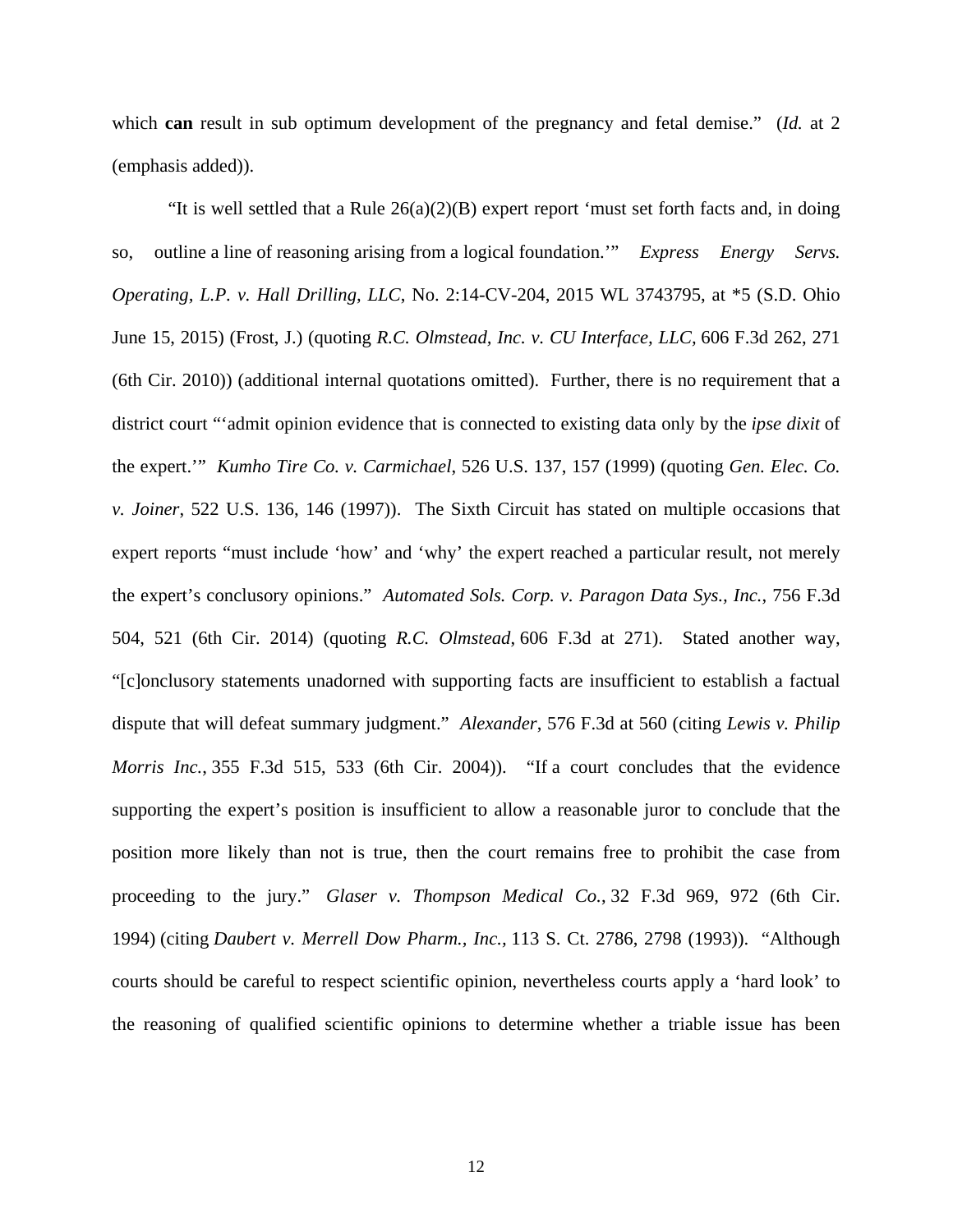created." *Austin v. Children's Hosp. Med. Ctr.*, 92 F.3d 1185, 1996 WL 422484, at \*2 (6th Cir. 1996) (citing *Turpin v. Merrell Dow Pharm., Inc.*, 959 F.2d 1349, 1252–53 (6th Cir. 1992)).

Defendant argues that Dr. Burkons failed to provide "how" and "why" he reached his conclusion because he has not cited to any medical literature and that his statements are speculative and conclusory. While the Court is aware of Dr. Burkons' failure to cite to any medical literature to support his position, this omission alone does not necessarily render his opinion meritless. The Court's greater concern lies with Plaintiff's argument that Dr. Burkons' provided "how" and "why" he reached his conclusions by virtue of the fact that he has extensive personal experience on the subject. While the Court has no reason to question the competency of Dr. Burkons as a surgeon, the Court does not agree with Plaintiff's position. Dr. Burkons' extensive experience certainly speaks to his exposure to ectopic pregnancy-related procedures, but the Court cannot rely on that information alone. His letters do not provide any facts explaining how or why his personal experiences led him to his conclusions under this particular set of facts. All that remains are conclusory statements that leave the Court to wonder how Dr. Burkons' experience with ectopic pregnancies is applicable to the specific issue of causation. Dr. Burkons stated that he performed procedures to rule out ectopic procedures "many, many times" but his letters do not inform the Court of how these cases resulted (e.g., how many, if any, of these procedures ultimately led to miscarriage and how long after the procedures the miscarriages occurred). Dr. Burkons also failed to address "how" and "why" Dr. Griffin's opinions pertaining to Plaintiff's normal rise in hCG levels, appropriate fetal development, normal fetal heart rate, Plaintiff's past infertility issues, Plaintiff's past miscarriage, or Plaintiff's thyroid abnormality during the pregnancy ultimately did not affect his conclusion that the December 2<sup>nd</sup> procedure was more likely than not the cause of Plaintiffs miscarriage. *Cf. Austin*,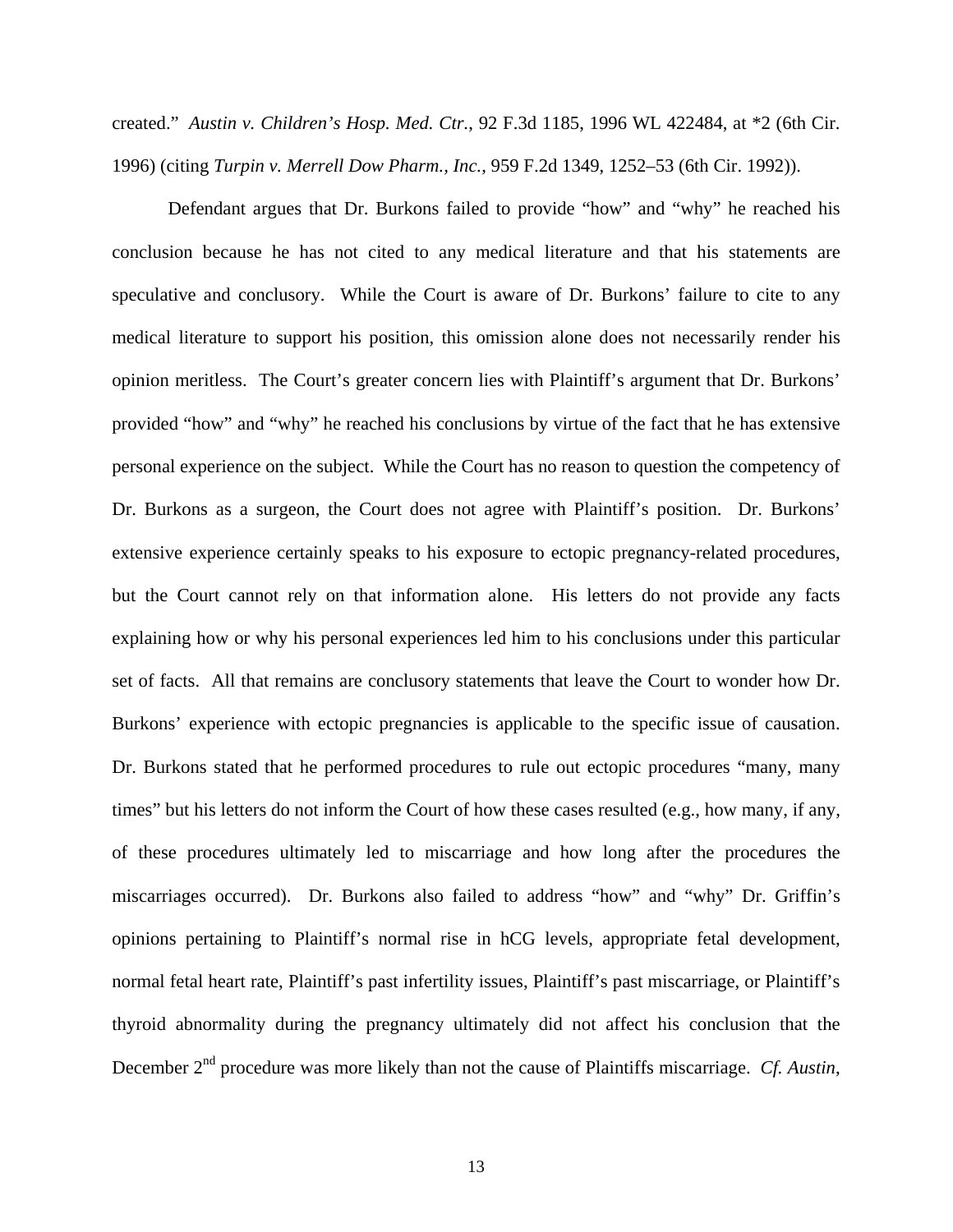1996 WL 422484 at \*2 (finding insufficiency of expert testimony in part because the expert did not "explain why he excluded the myriad of other potential sources of the [alleged harm]). If Plaintiff is going to rely on the personal experience of its expert, these facts are critical to establish a nexus between Dr. Burkons' experience and the present case. Without these facts, the Court would be relying solely on *ipse dixit* of Dr. Burkons.

Nor is the Court persuaded by Dr. Burkons' multiple claims that the medical literature relied upon by Dr. Griffin in fact bolsters his opinion that the procedure was the proximate cause of Plaintiff's miscarriage. Each of the articles contains variables or elements that render them inapposite with the propositions that Dr. Burkons contends they stand for. Further, Plaintiff points out that "neither [expert] could identify a controlled study, let alone one that was random and double blinded, to determine the cause and effect, if any between surgery and miscarriage[]" and "there are no controlled studies available to assist the parties' medical experts or the fact finder [sic] determine whether the subject surgery caused Plaintiff's miscarriage." (Doc. 22, Resp. at 5, 6). These arguments are not availing to Plaintiff. If anything, they underscore the difficulty of the evidentiary hurdle that Plaintiff is faced with in opposing summary judgment. Finally, Plaintiff argues that Dr. Griffin "cannot rule out with 100% certainty that there is a link between surgery and miscarriage." Given the uncertain nature of miscarriages, this position should come as no surprise to Plaintiff. Of course, it is not Defendant's burden to rule out a causal link with 100% certainty. Rather, Plaintiff bears the burden of proof to show that it is more likely than not that the December  $2<sup>nd</sup>$  procedure was the proximate cause of Plaintiff's miscarriage.

In sum, the expert medical testimony relied upon by Plaintiff fails to raise a genuine issue of material fact because Dr. Burkons' opinion letters fail to state the "how" and "why" it is more